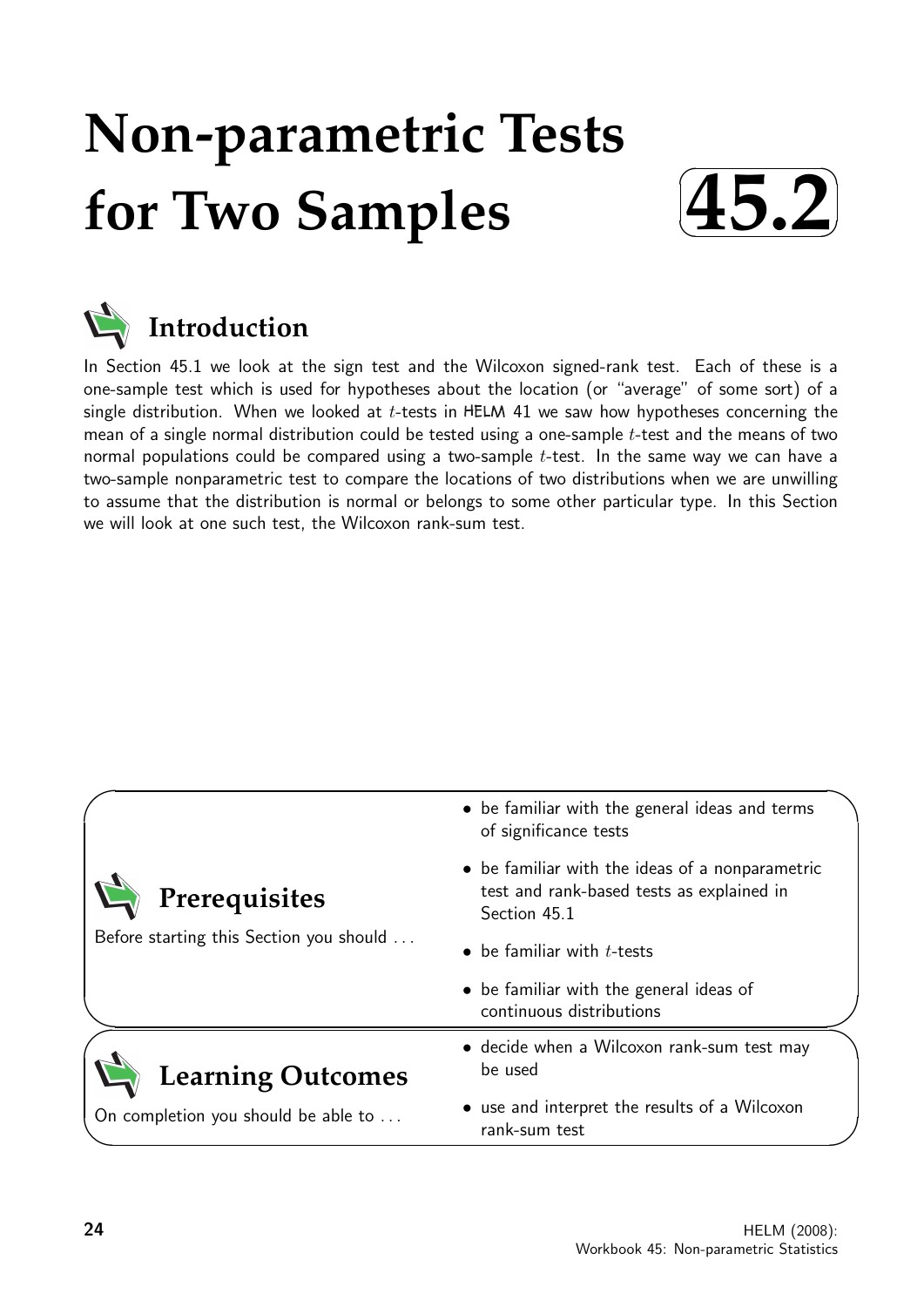

# **1. The Wilcoxon rank-sum test**

Sometimes called the Mann-Whitney test, the Wilcoxon rank-sum test may be applied to continuous distributions which have the same shape and spread but may have different means. If we take the distributions as  $X_1$  with mean  $\mu_1$  and  $X_2$  with mean  $\mu_2$  then the Wilcoxon rank-sum test may be used to test the null hypothesis

 $H_0: \mu_1 = \mu_2$ 

Against the alternatives

$$
H_1: \mu_1 \neq \mu_2
$$

$$
H_1: \mu_1 > \mu_2
$$

$$
H_1: \mu_1 < \mu_2
$$

Now assume that a random sample of size  $n_1$  is taken from population  $X_1$  and a random sample of size  $n_2$  is taken from population  $X_2$ . As with the Wilcoxon signed-rank test, the theory is demanding but the application is straightforward. The test procedure is as follows:

- 1. Arrange all of the  $n_1 + n_2$  sample members in ascending order and assign ranks to them. Equal ranks are dealt with in the usual way.
- 2. Find the sum of the ranks assigned to members of the smaller of the two samples and call this  $S_1$ .
- 3. Find the sum of the ranks assigned to members of the larger of the two samples and call this  $S_2$ . Normally, this is **not** done directly. It may be shown that

$$
S_2 = \frac{(n_1 + n_2)(n_1 + n_2 + 1)}{2} - S_1
$$

and it is usual to use this relationship to find  $S_2$  rather than do the direct calculation to save both time and effort.

- 4. When testing  $H_0: \mu_1 = \mu_2$  against  $H_1: \mu_1 \neq \mu_2$ , Tables 2 and 3 given at the end of this Workbook may be used directly to test at both the 5% and 1% levels of significance. Rejection of the null hypothesis occurs when *either* rank sum is *less* than the tabulated critical value.
- 5. In the case of one-tailed tests the same tables may be used but with these tables the levels of significance are restricted to 2.5% (from the 5% table) and 0.5% (from the 1% table). Examples given here will normally use a two-tailed test and the 5% level of significance.
- 6. The tables gives critical values for sample sizes  $n \leq 25$ . For  $n > 25$  we use a normal distribution as an approximation to the distribution of the rank sum.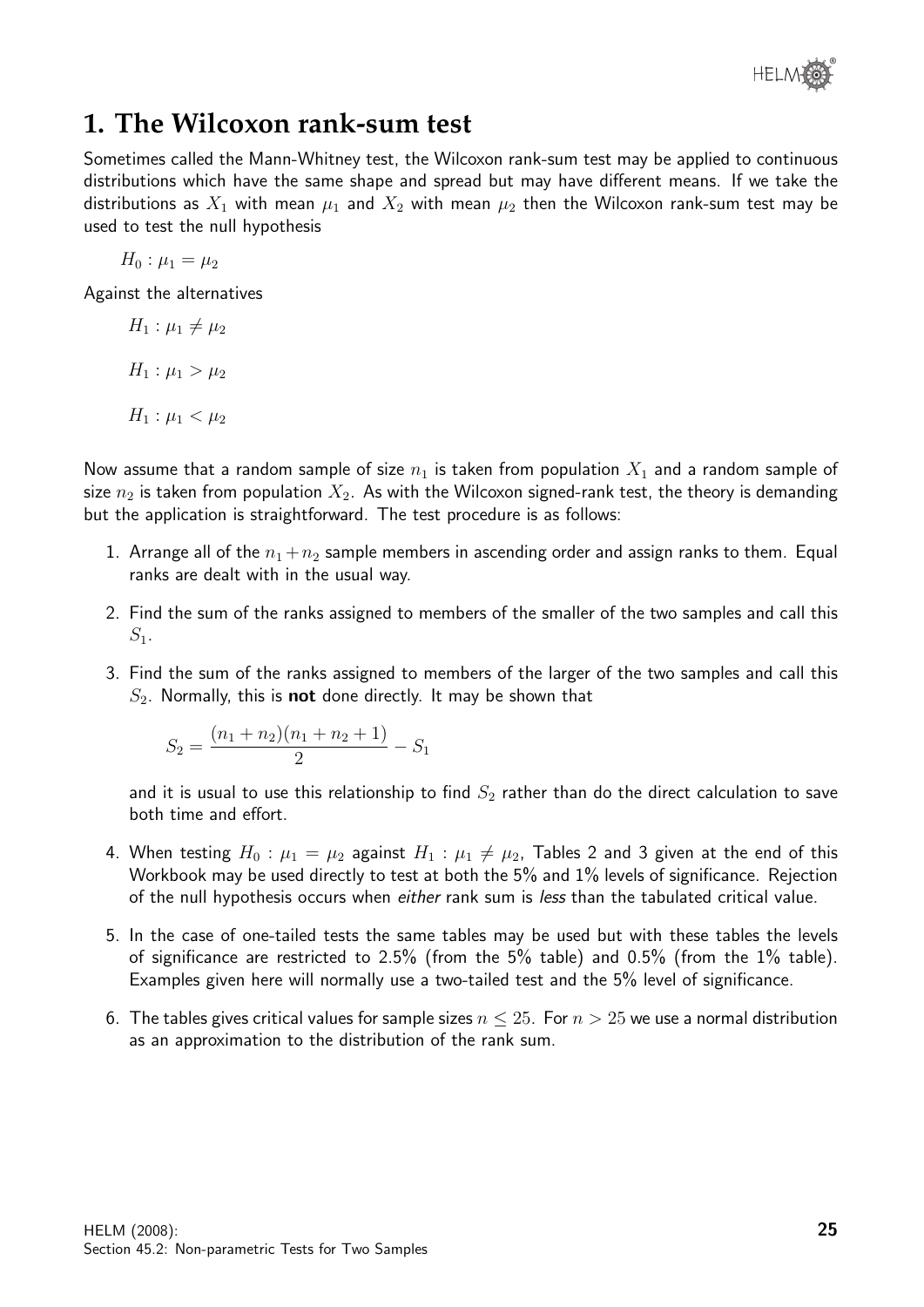

## **Example 6**

The properties of a new alloy for potential use in aircraft wing construction are being investigated. If the new alloy is to replace the one in current use, it must be established that the mean axial twisting resistance of the two alloys does not differ significantly. 10 samples of each alloy are tested and the mean axial twisting resistance is measure. The results are given in the table below.

| Mean Axial Twisting Resistance |               |      |           |  |  |
|--------------------------------|---------------|------|-----------|--|--|
|                                | Current Alloy |      | New Alloy |  |  |
| 2224                           | 2306          | 2247 | 2387      |  |  |
| 2340                           | 2356          | 2302 | 2407      |  |  |
| 2410                           | 2367          | 2405 | 2409      |  |  |
| 2389                           | 2380          | 2399 | 2388      |  |  |
| $\sqrt{2402}$                  | 2401          | 2378 | 2397      |  |  |

Use the Wilcoxon rank-sum test to decide, at the 5% level of significance, whether there is evidence of a significant difference in the mean axial twisting resistance of the two alloys.

### Solution

Denoting the mean axial twisting resistance of the current alloy by  $\mu_1$  and the mean axial twisting resistance of the new alloy by  $\mu_2$ , we will test the hypothesis

 $H_0: \mu_1 = \mu_2$ 

against the alternative

 $H_1$  :  $\mu \neq \mu_2$ .

Note that in the following table the use of  $-c$  and  $-n$  to denote current and new alloys is simply a device to enable use to distinguish between the two samples for the purposes of calculation.

| Data       | Sorted   | Ranked |
|------------|----------|--------|
| $2224-c$   | 2224-с   | 1      |
| 2340-с     | 2247-n   | 2      |
| 2410-с     | 2302-n   | 3      |
| 2389-c     | 2306-c   | 4      |
| 2402-с     | 2340-с   | 5      |
| $2306-c$   | 2356-с   | 6      |
| $2356-c$   | $2367-c$ | 7      |
| 2367-с     | 2378-n   | 8      |
| 2380-c     | 2380-c   | 9      |
| 2401-c     | 2387-n   | 10     |
| 2247-n     | 2388-n   | 11     |
| $2302 - n$ | 2389-с   | 12     |
| 2405-n     | 2397-n   | 13     |
| 2399-n     | 2399-n   | 14     |
| 2378-n     | 2401-c   | 15     |
| 2387-n     | 2402-с   | 16     |
| 2407-n     | 2405-n   | 17     |
| 2409-n     | 2407-n   | 18     |
| 2388-n     | 2409-n   | 19     |
| 2397-n     | 2410-с   | 20     |

Note that a spreadsheet such as Excel will sort quickly and accurately when this notation is used.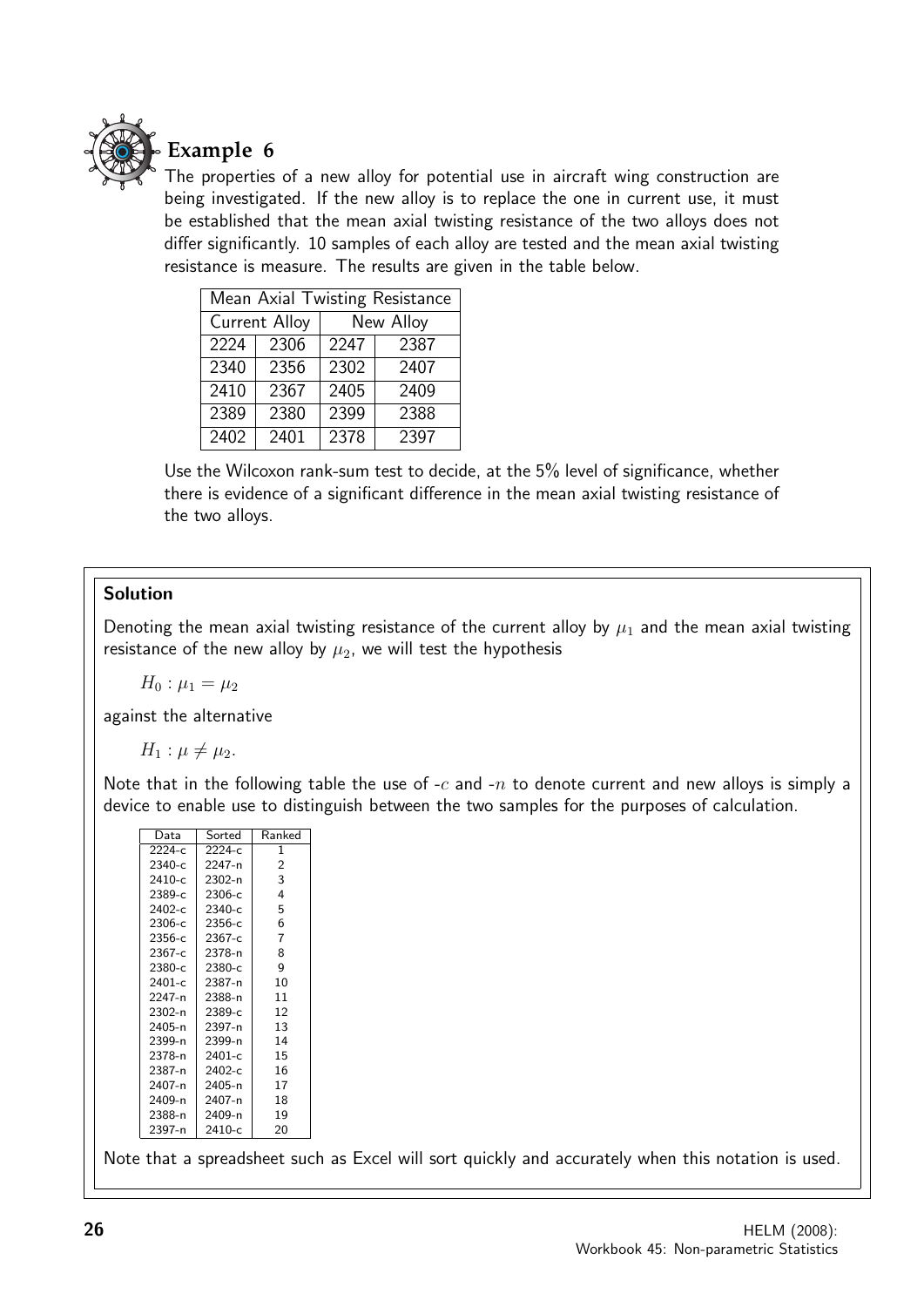

#### Solution (contd.)

We now calculate the sum of the ranks assigned to the current  $(-c)$  alloy. Note that in this case the choice of which sum to calculate is arbitrary since both samples are the same size. We have

 $S_C = (1 + 4 + 5 + 6 + 7 + 9 + 12 + 15 + 16 + 20) = 95$ 

The sum  $S_N$  of the ranks assigned to the new alloy is calculated as follows:

$$
S_N = \frac{(10+10)(10+10+1)}{2} - S_C = \frac{20 \times 21}{2} - 95 = 115
$$

From Table 2, the critical value at the 5% level of significance corresponding to two samples each of size 10 is 78. As neither rank sum is less than (or equal to) this value we conclude that on the basis of the available evidence we cannot reject the null hypothesis at the 5% level of significance.

Now do this Task.



A motorcycle engineer is investigating the resistance to stretching of two alloy steels for potential use in chains. The engineer wishes to establish in the first instance whether there is any difference in the mean resistance to stretch of the two alloys. 10 samples of one alloy and 12 samples of the second alloy are tested under the same conditions and the actual stretch is measured. All samples are the same length. The results are given in the table below.

| Actual Stretch Found (mm) |               |      |               |  |  |
|---------------------------|---------------|------|---------------|--|--|
|                           | Steel-Alloy 1 |      | Steel-Alloy 2 |  |  |
| 2.22                      | 2.30          | 2.24 | 2.38          |  |  |
| 2.34                      | 2.35          | 2.31 | 2.43          |  |  |
| $\overline{2.41}$         | 2.36          | 2.42 | 2.25          |  |  |
| 2.38                      | 2.39          | 2.45 | 2.43          |  |  |
| 2.40                      | 2.41          |      | 2.29          |  |  |
|                           |               | 2.28 | 2.46          |  |  |

Use the Wilcoxon rank-sum test to decide, at the 5% level of significance, whether there is evidence of a significant difference in the mean resistance to stretching of the two alloys.

#### Your solution

Work the problem on a separate piece of paper. Record the important stages of the work here together with your conclusions.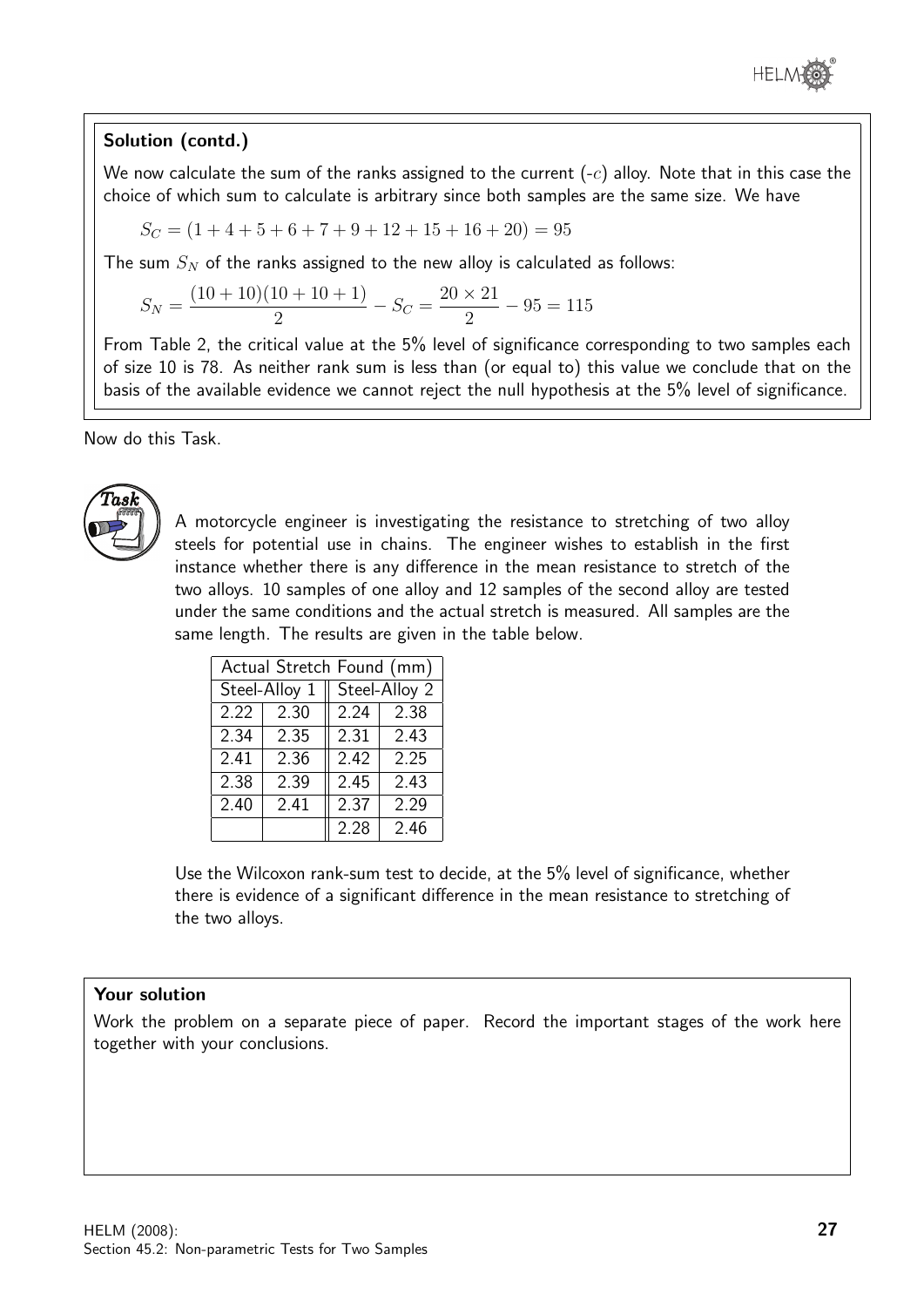#### Answer

Denoting the mean resistance to stretching of alloy 1 by  $\mu_1$  and the mean resistance to stretching of alloy 2 by  $\mu_2$ , we will test the hypothesis

 $H_0: \mu_1 = \mu_2$ 

against the alternative

 $H_1 : \mu_1 \neq \mu_2.$ 

Note that the use of -1 and -2 to denote the two alloys is simply a device to enable us to distinguish between the two samples for the purposes of calculation.

| Data       | Sorted     | Ranked       |
|------------|------------|--------------|
| $2.22 - 1$ | $2.22 - 1$ | $\mathbf{1}$ |
| $2.34 - 1$ | $224-2$    | 2            |
| $2.41 - 1$ | $2.25 - 2$ | 3            |
| $2.38 - 1$ | $2.28 - 2$ | 4            |
| $2.40 - 1$ | $2.29 - 2$ | 5            |
| $2.30 - 1$ | $2.30 - 1$ | 6            |
| $2.35 - 1$ | $2.31 - 2$ | 7            |
| $2.36 - 1$ | $2.34 - 1$ | 8            |
| $2.39 - 1$ | $2.35 - 1$ | 9            |
| $2.41 - 1$ | $2.36 - 1$ | 10           |
| $2.24 - 2$ | $2.37 - 2$ | 11           |
| $2.31 - 2$ | $2.38 - 1$ | 12.5         |
| $2.42 - 2$ | $2.38 - 2$ | 12.5         |
| $2.45 - 2$ | $2.39 - 1$ | 14           |
| $2.37 - 2$ | $2.40 - 1$ | 15           |
| $2.28 - 2$ | $2.41 - 1$ | 16.5         |
| 2.38-2     | $2.41 - 1$ | 16.5         |
| $2.43 - 2$ | $2.42 - 2$ | 18           |
| $2.25 - 2$ | $2.43 - 2$ | 19.5         |
| $2.43 - 2$ | $2.43 - 2$ | 19.5         |
| $2.29 - 2$ | $2.45 - 2$ | 21           |
| 2.46-2     | $2.46 - 2$ | 22           |

We now calculate the sum  $S_1$  of the ranks assigned to alloy 1 since this is the smaller sample. We have:

$$
S_1 = (1 + 6 + 8 + 9 + 10 + 12.5 + 14 + 15 + 16.5 + 16.5) = 108.5
$$

The sum  $S_2$  of the ranks assigned to the second alloy is calculated as follows:

$$
S_2 = \frac{(10+12)(10+12+1)}{2} - S_1 = \frac{22 \times 23}{2} - 108.5 = 144.5
$$

From Table 2, the critical value at the 5% level of significance corresponding to samples of sizes 10 and 12 is 85. As neither rank sum is less than (or equal to) this value we conclude that on the basis of the available evidence we cannot reject the null hypothesis at that 5% level of significance.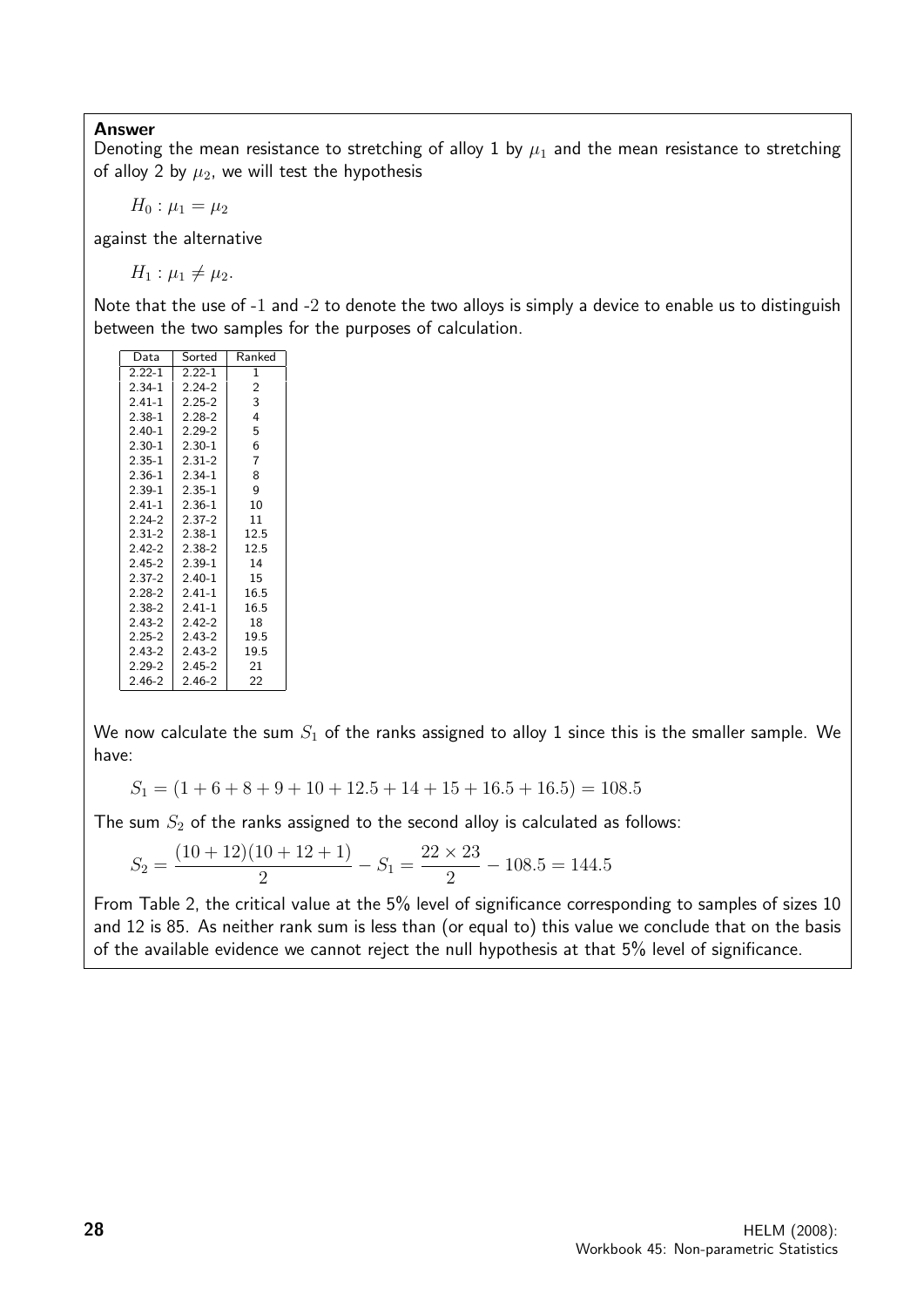## **General comments about the Wilcoxon rank-sum test**

- 1. It can be shown that in cases where the underlying distribution is normal, the  $t$ -test is preferable to the Wilcoxon rank-sum test.
- 2. In cases where the underlying distribution in non-normal and the conditions for the  $t$ -test cannot reasonably be met, it may well be preferable to use the Wilcoxon rank-sum test.
- 3. In cases where the underlying distribution is symmetric but non-normal and exhibits substantially larger tails then the normal distribution, it is often preferable to use the Wilcoxon rank-sum test since the mean of such distributions is often unstable.



## **Example 7**

A civil engineer is investigating the compressive strength of a new type of insulating block for potential use in the building of new houses.

The engineer wishes to establish whether there is any difference in the mean compressive strengths of the blocks in current usage and the proposed new block.

Ten samples of the current block and 14 samples of the new block are tested under the same conditions and their compressive strength in pounds per square inch (psi) is measured. All samples are of the standard size used in the building industry.

| Compressive Strength (mm) |      |      |           |  |  |
|---------------------------|------|------|-----------|--|--|
| <b>Current Block</b>      |      |      | New Block |  |  |
| 2228                      | 2301 | 2243 | 2389      |  |  |
| 2342                      | 2354 | 2311 | 2436      |  |  |
| 2413                      | 2366 | 2425 | 2258      |  |  |
| 2387                      | 2398 | 2456 | 2437      |  |  |
| 2408                      | 2417 | 2371 | 2293      |  |  |
|                           |      | 2284 | 2467      |  |  |
|                           |      | 2313 | 2324      |  |  |

The results are given in the table below.

Use the Wilcoxon rank-sum test to decide, at the 5% level of significance, whether there is evidence of a significant difference in the mean compressive strengths of the two types of insulating blocks.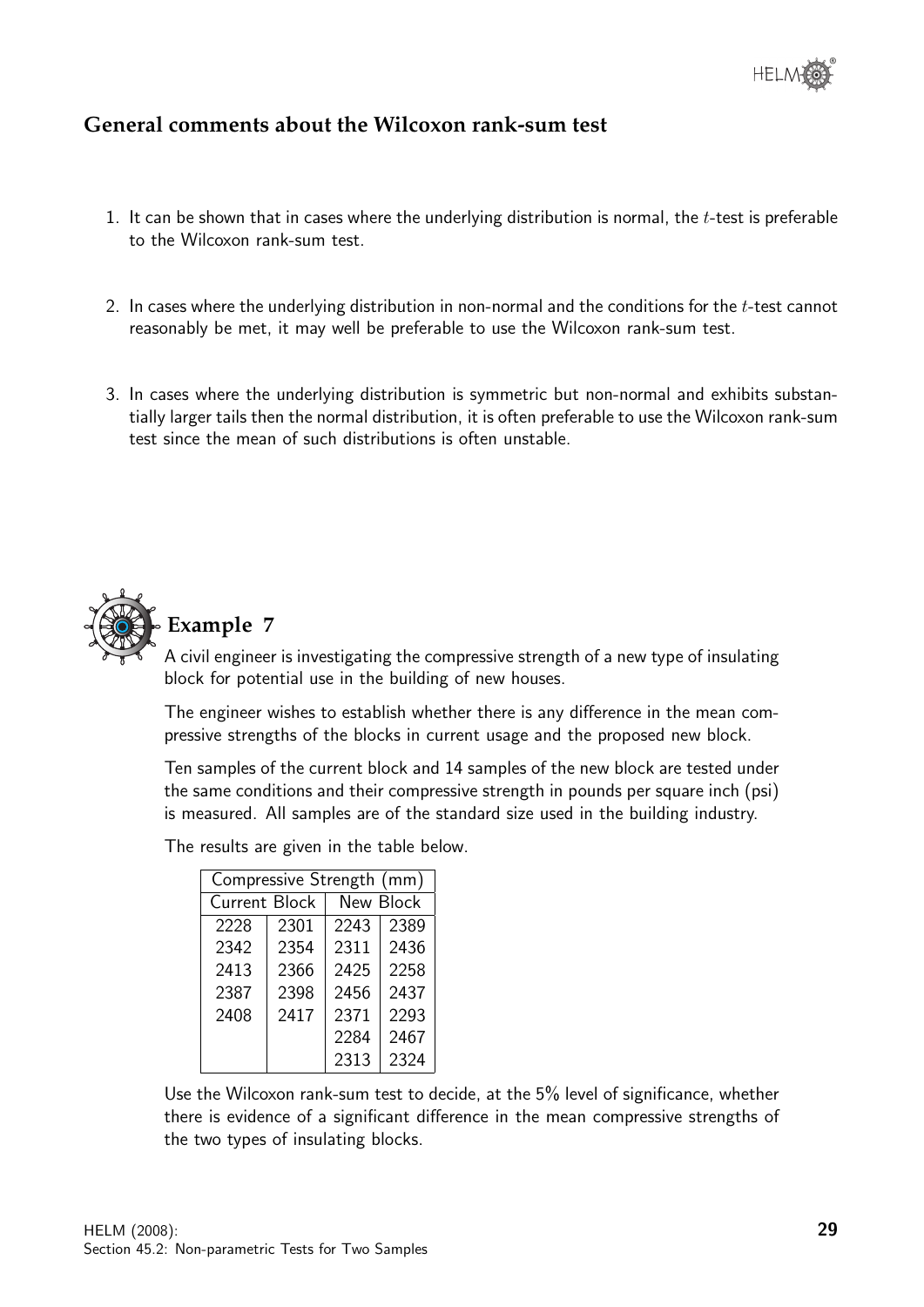#### Solution

Denoting the mean compressive strength of the current blocks by  $\mu_1$  and the mean compressive strength of the new blocks by  $\mu_2$ , we will test the hypothesis

 $H_0: \mu_1 = \mu_2$  against the alternative  $H_1: \mu_1 \neq \mu_2$ .

Note that the use of  $-c$  and  $-n$  to denote the current and new blocks is simply to device to enable us to distinguish between the two samples for the purposes of calculation.

| Data           | Sorted                   | Ranked         |
|----------------|--------------------------|----------------|
| $2228-c$       | 2228- $c$                | $\overline{1}$ |
| 2342- $c$      | 2243- $\scriptstyle{n}$  | $\overline{c}$ |
| 2413- $\it c$  | 2258- $\overline{n}$     | 3              |
| 2387- $\it{c}$ | 2284-n                   | 4              |
| 2408- $\it{c}$ | 2293- $\displaystyle{n}$ | 5              |
| 2301- $c$      | 2301- $c$                | 6              |
| 2354- $c$      | 2311- $n$                | $\overline{7}$ |
| 2366- $c$      | 2313- $\scriptstyle{n}$  | 8              |
| 2398- $c$      | 2324- $\displaystyle{n}$ | 9              |
| 2417- $c$      | 2342- $c$                | 10             |
| 2243- $n$      | 2354- $c$                | 11             |
| $2311 - n$     | 2366- $c\,$              | 12             |
| $2425 - n$     | 2371- $\scriptstyle{n}$  | 13             |
| 2456- $n$      | $2387-c$                 | 14             |
| $2371 - n$     | 2389- $n$                | 15             |
| $2284 - n$     | 2398- $c$                | 16             |
| 2313- $n$      | 2408- $c$                | 17             |
| 2389- $n$      | 2413- $\it c$            | 18             |
| 2436- $n$      | 2417- $\it c$            | 19             |
| $2258 - n$     | 2425- $n$                | 20             |
| 2437- $n$      | 2436- $\displaystyle{n}$ | 21             |
| 2293- $n$      | 2437- $\displaystyle{n}$ | 22             |
| 2467- $n$      | 2456- $\overline{n}$     | 23             |
| 2324- $n$      | 2467- $n$                | 24             |

We now calculate the sum  $S_C$  of the ranks assigned to the blocks in current usage since this is the smallest sample. We have:

 $S_C = (1 + 6 + 10 + 11 + 12 + 14 + 16 + 17 + 18 + 19) = 124$ 

The sum  $S_N$  of the ranks assigned to the new type of block is calculated as follows:

$$
S_N = \frac{(10+14)(10+14+1)}{2} - S_C = \frac{24 \times 25}{2} - 124 = 176
$$

From Table 2, the critical value at the 5% level of significance corresponding to samples of sizes 10 and 14 is 91. As neither rank sum is less than (or equal to) this value we conclude that on the basis of the available evidence we cannot reject the null hypothesis at the 5% level of significance.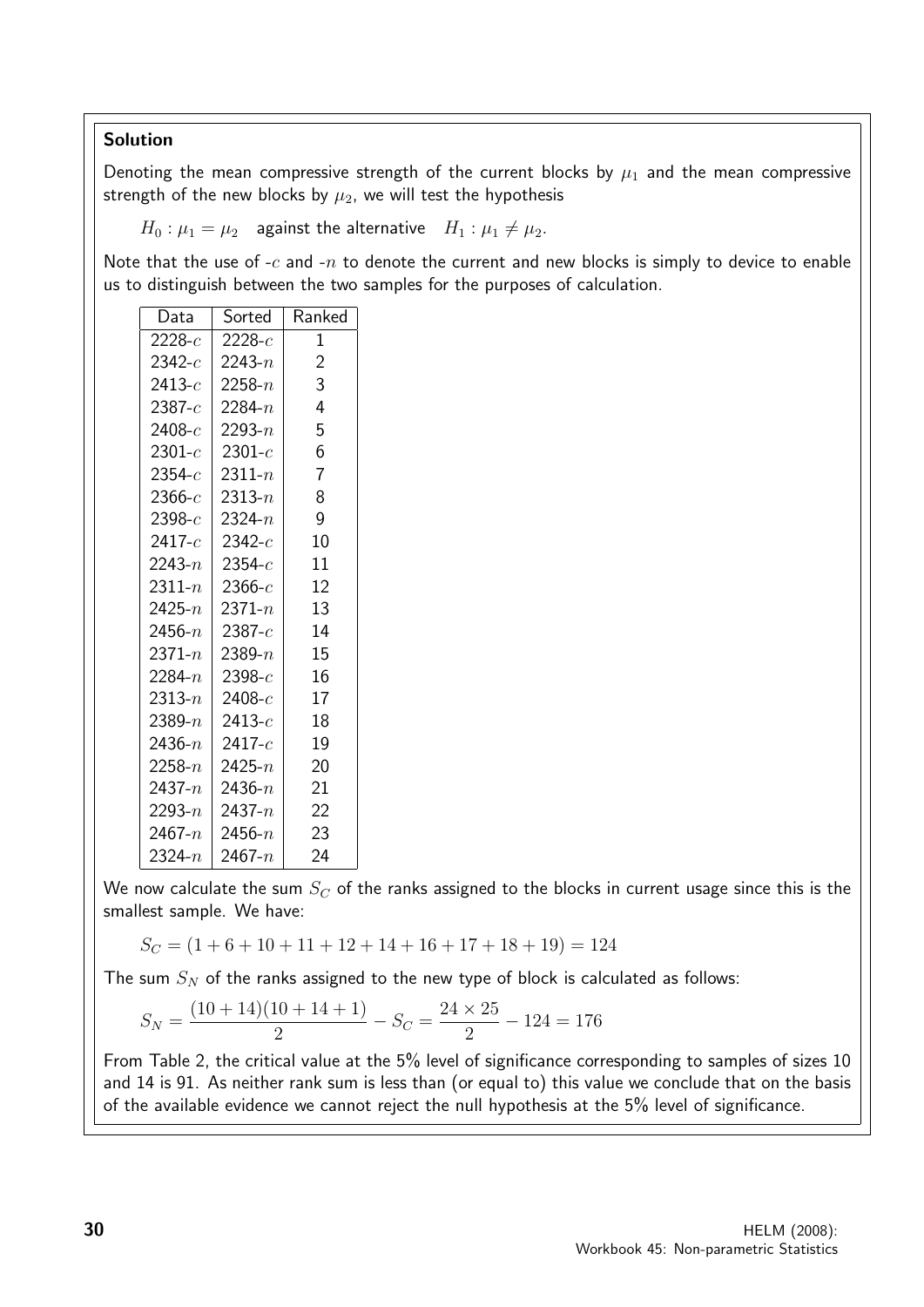



The breaking strengths of cables made with two different compounds are compared. Standard lengths of ten samples using compound A and twelve using compound B are tested. The breaking strengths in newtons are as follows.

|             | Compound A                                    |  | Compound B             |      |
|-------------|-----------------------------------------------|--|------------------------|------|
|             | 10854 11627 10000 11632 11000 10856 10245     |  |                        | 9157 |
|             | 9106 10051 13720 11222 11072 9540 11000 10959 |  |                        |      |
| 10325 10001 |                                               |  | 8851 11513 10030 11197 |      |

Use a Wilcoxon rank-sum test to test the null hypothesis that the mean breaking strengths for the two compounds are the same against the two-sided alternative. Use the 5% level of significance.

#### Your solution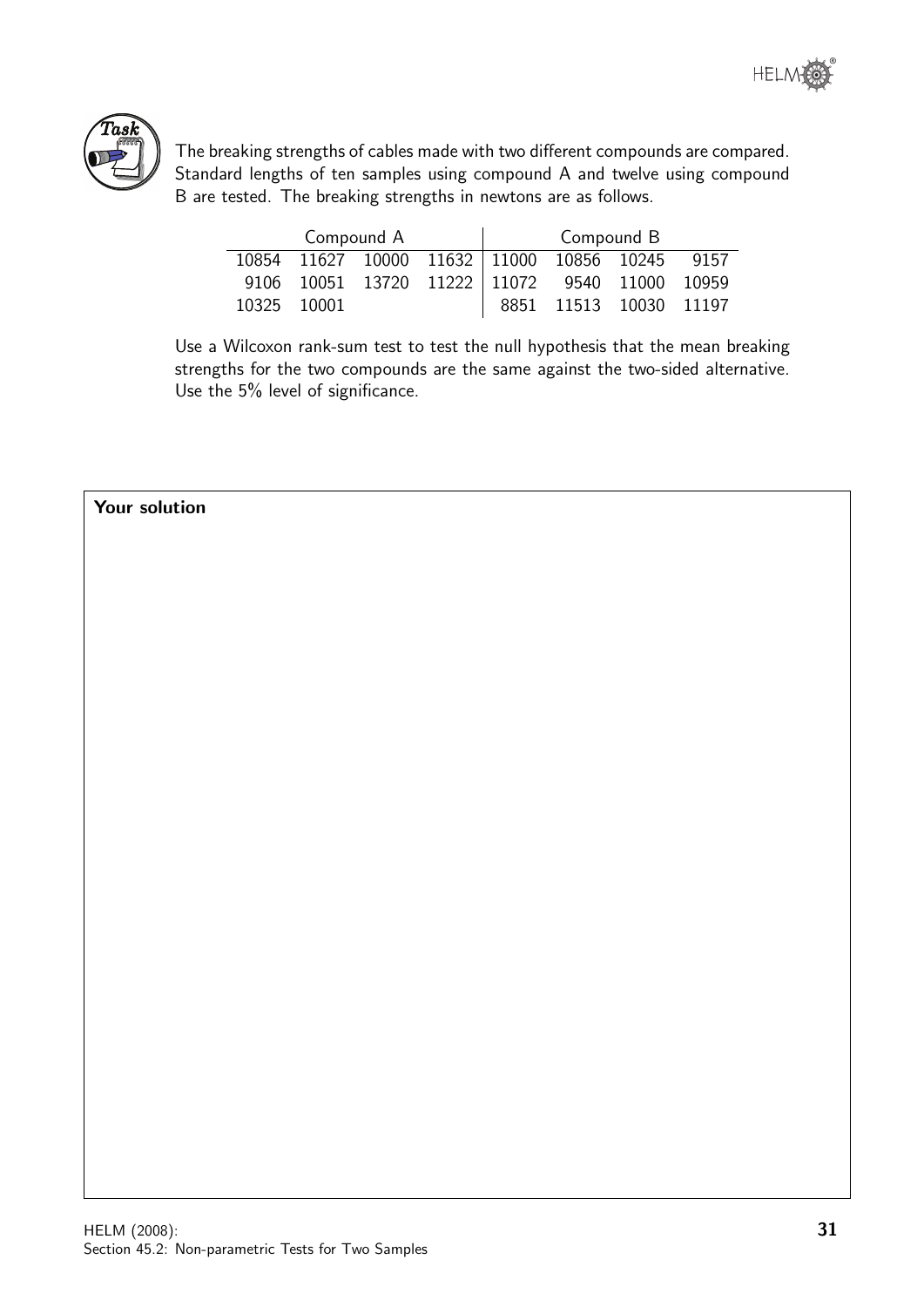#### Answer

The data and their ranks are as follows.

|          | Data     |          | Sorted   |                |
|----------|----------|----------|----------|----------------|
| Strength | Compound | Strength | Compound | Rank           |
| 10854    | А        | 8851     | Β        | 1              |
| 11627    | A        | 9106     | A        | $\overline{c}$ |
| 10000    | А        | 9157     | B        | 3              |
| 11632    | A        | 9540     | B        | 4              |
| 9106     | А        | 10000    | A        | 5              |
| 10051    | A        | 10001    | A        | 6              |
| 13720    | А        | 10030    | B        | 7              |
| 11222    | A        | 10051    | A        | 8              |
| 10325    | А        | 10245    | B        | 9              |
| 10001    | A        | 10325    | A        | 10             |
| 11000    | B        | 10854    | A        | 11             |
| 10856    | B        | 10856    | B        | 12             |
| 10245    | Β        | 10959    | B        | 13             |
| 9157     | B        | 11000    | B        | 14.5           |
| 11072    | Β        | 11000    | B        | 14.5           |
| 9540     | B        | 11072    | B        | 16             |
| 11000    | B        | 11197    | Β        | 17             |
| 10959    | B        | 11222    | A        | 18             |
| 8851     | B        | 11513    | Β        | 19             |
| 11513    | B        | 11627    | A        | 20             |
| 10030    | B        | 11632    | А        | 21             |
| 11197    | Β        | 13720    | A        | 22             |

The sum of the ranks for Compound A is 123. The sum of the ranks for Compound B is

$$
\frac{22 \times 23}{2} - 123 = 130.
$$

From Table 2 we see that the critical value at the 5% level for a two-tailed test is 85. Neither rank sum is less than this so we do not reject the null hypothesis. There is no significant evidence of a difference in mean breaking strength between cables made with the two compounds.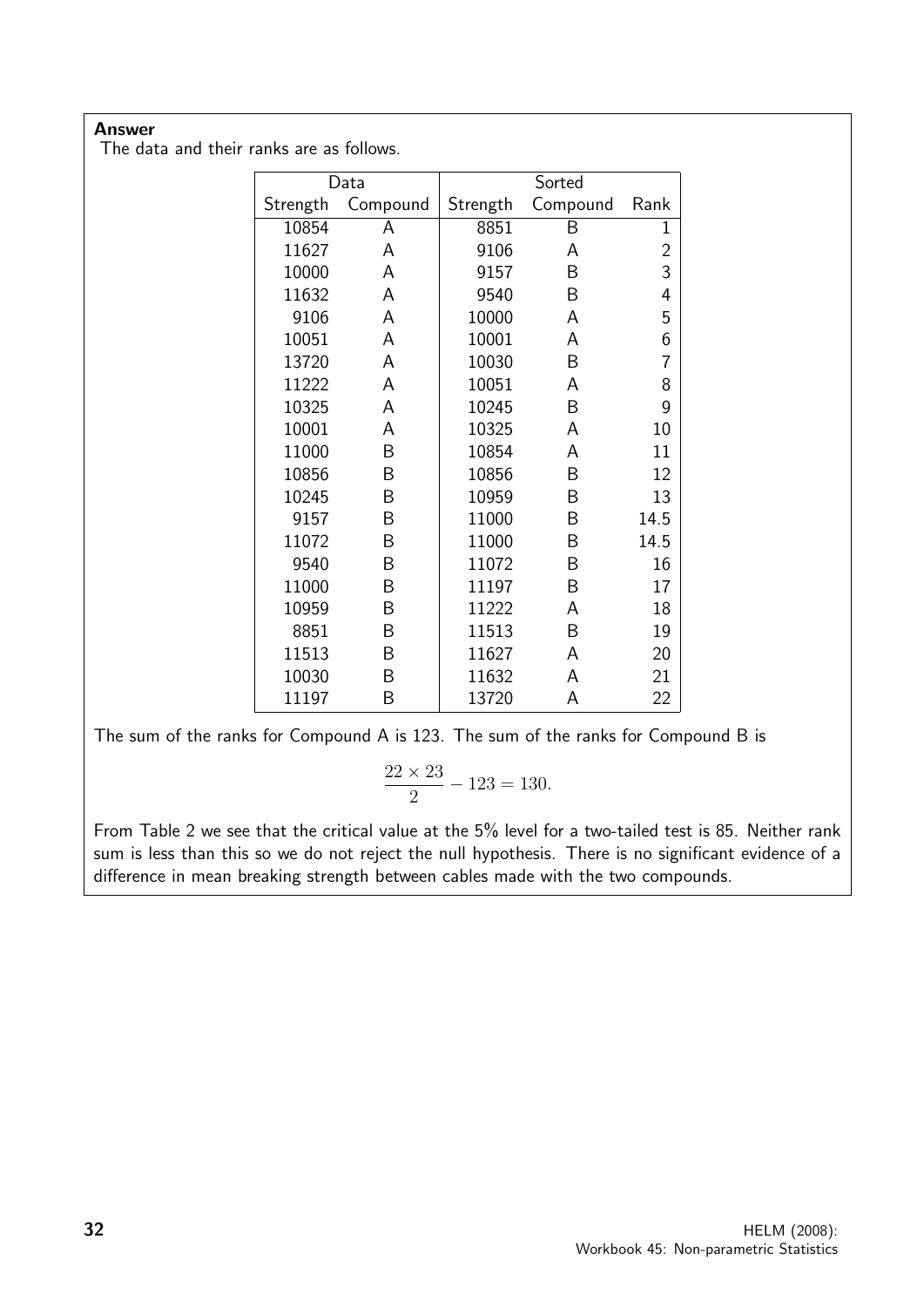

#### **Exercises**

1. The lifetimes of plastic clips with two different designs are compared by subjecting clips to continuous flexing until they break. Twelve of each design are tested. The lifetimes in hours are as follows.

| Design A |  |  |  | Design B                                |  |
|----------|--|--|--|-----------------------------------------|--|
|          |  |  |  | 36.1 16.6 24.6 38.5 62.5 28.2 19.9 33.9 |  |
|          |  |  |  | 15.6 28.3 16.0 44.7 13.3 39.4 19.3 23.7 |  |
|          |  |  |  | 14.3 10.8 0.7 6.5 12.7 122.0 168.0 55.0 |  |

Use a Wilcoxon rank-sum test to test the null hypothesis that the mean lifetimes are equal for the two designs against the alternative that they are not. Use the 5% level of significance. Comment on any assumptions which are necessary.

2. An experiment is conducted to test whether the installation of cavity-wall insulation reduces the amount of energy consumed in houses. Out of twenty otherwise similar houses on a housing estate, ten are selected at random for insulation. The total energy consumption over a winter is measured for each house. The data, in mwh, are as follows.

| Without insulation |  |  |  |  |                                                  | With insulation |  |  |
|--------------------|--|--|--|--|--------------------------------------------------|-----------------|--|--|
|                    |  |  |  |  | 12.6 11.8 12.8 11.4 14.4 10.8 9.9 9.5 10.0 10.4  |                 |  |  |
|                    |  |  |  |  | 12.3 11.5 13.2 11.0 11.8 10.7 11.8 7.5 11.8 10.1 |                 |  |  |

Use a Wilcoxon rank-sum test to test the null hypothesis that the insulation has no effect against the alternative that it reduces energy consumption. Use the 1% level of significance.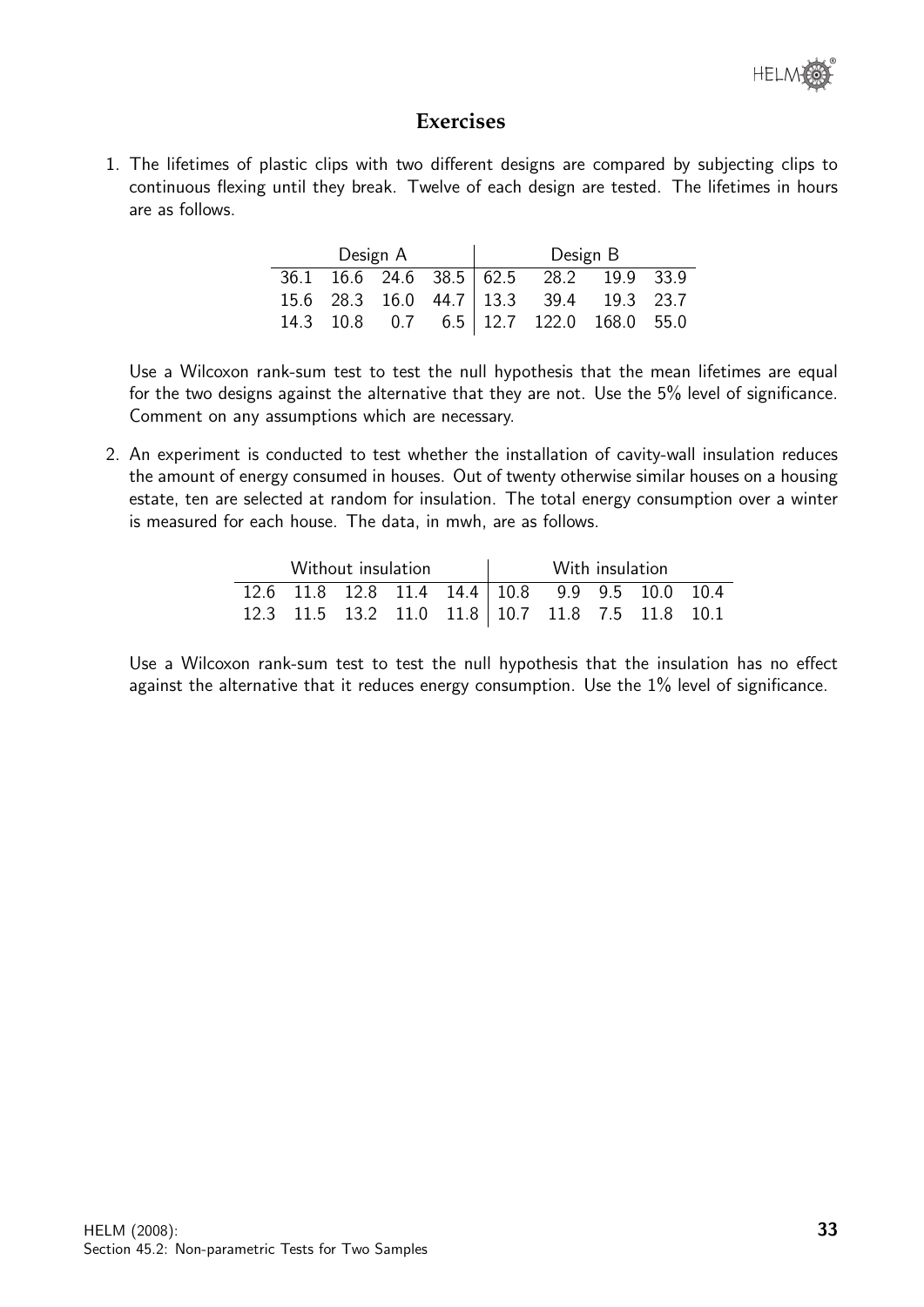#### Answers

1. The data, sorted into ascending order within each design, and their ranks are as follows.

|      |      |      | Design A |      |      |      | Design B |       |
|------|------|------|----------|------|------|------|----------|-------|
| Obs. |      | 6.5  | 10.8     | 14.3 | 12.7 | 13.3 | 19.3     | 19.9  |
| Rank |      |      |          | 6    |      | 5    | 10       | 11    |
| Obs. | 15.6 | 16.0 | 16.6     | 24.6 | 23.7 | 28.2 | 33.9     | 39.4  |
| Rank |      | 8    |          | 13   | 12   | 14   | 16       | 19    |
| Obs. | 28.3 | 36.1 | 38.5     | 44.7 | 55.0 | 62.5 | 122.0    | 168.0 |
| Rank | 15   |      | 18       | 20   | 21   | 22   | つろ       | 24    |

The rank sum for design A is 119 and the rank sum for design B is

$$
\frac{24 \times 25}{2} - 119 = 181.
$$

Table 2 shows that the critical value for a two-sided test at the 5% level of significance is 115. Neither rank sum is less than 115 so we do not reject the null hypothesis. There is no significant evidence of a difference in the mean lifetimes between the designs.

Comment: We assume that the two distributions have the same shape and spread. It may be that the spread in this case would increase with the mean but this could be corrected by application of a transformation such as taking logs and this would not affect the ranks and so would have no effect on the test outcome. In fact it is sufficient to assume that the two distributions would be the same under the null hypothesis and this seems reasonable in this case.

2. The data, sorted into ascending order within each group, and their ranks are as follows.

|                                                       |  | Without insulation |                                                            | With insulation |  |  |  |  |  |
|-------------------------------------------------------|--|--------------------|------------------------------------------------------------|-----------------|--|--|--|--|--|
|                                                       |  |                    | Obs.   11.0 11.4 11.5 11.8 11.8   7.5 9.5 9.9 10.0 10.1    |                 |  |  |  |  |  |
|                                                       |  |                    | Rank 9.0 10.0 11.0 13.5 13.5 1.0 2.0 3.0 4.0 5.0           |                 |  |  |  |  |  |
|                                                       |  |                    | Obs.   12.3 12.6 12.8 13.2 14.4   10.4 10.7 10.8 11.8 11.8 |                 |  |  |  |  |  |
| Rank   16.0 17.0 18.0 19.0 20.0 6.0 7.0 8.0 13.5 13.5 |  |                    |                                                            |                 |  |  |  |  |  |

The rank sum for houses without insulation is 147. The rank sum for houses with insulation is

$$
\frac{20 \times 21}{2} - 147 = 63.
$$

From Table 3 we see that the critical value for a two-sided test at the 1% level is 71. The rank sum for the houses with insulation is 63. This is less than 71 so our result is significant at the 1% level in a two-tailed test and therefore significant at the 0.5% level in a one-tailed test. The table given does not give one-sided 1% critical values but, because the result is significant at the 0.5% level, we can deduce that it is significant at the 1% level. Therefore we reject the null hypothesis and conclude that the insulation does reduce energy consumption.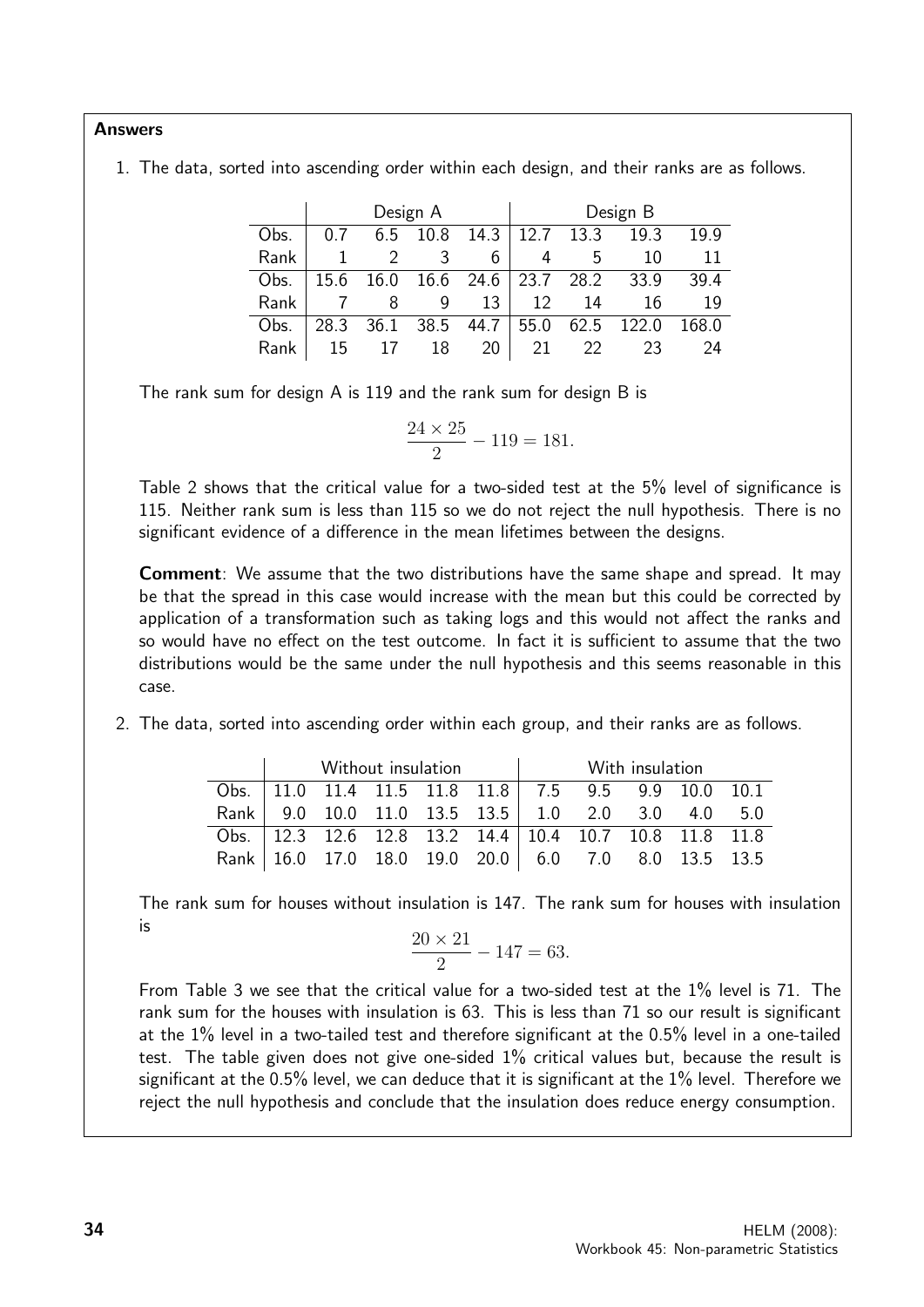#### Table 1

## **Critical values for the Wilcoxon signed-rank test**

| $\alpha$<br>n | 0.10<br>0.05            | 0.05<br>0.025  | 0.02<br>0.01 | 0.01<br>0.005 | $Two-tailed tests$<br>$One - tailed tests$ |
|---------------|-------------------------|----------------|--------------|---------------|--------------------------------------------|
| 4             |                         |                |              |               |                                            |
| 5             | 0                       |                |              |               |                                            |
| 6             | $\overline{\mathbf{c}}$ | $\mathbf 0$    |              |               |                                            |
| 7             | 3                       | $\overline{c}$ | 0            |               |                                            |
| 8             | 5                       | 3              | $\mathbf{1}$ | 0             |                                            |
| 9             | 8                       | 5              | 3            | $\mathbf{1}$  |                                            |
| 10            | 10                      | 8              | 5            | 3             |                                            |
| 11            | 13                      | 10             | 7            | 5             |                                            |
| 12            | 17                      | 13             | 9            | 7             |                                            |
| 13            | 21                      | 17             | 12           | 9             |                                            |
| 14            | 25                      | 21             | 15           | 12            |                                            |
| 15            | 30                      | 25             | 19           | 15            |                                            |
| 16            | 35                      | 29             | 23           | 19            |                                            |
| 17            | 41                      | 34             | 27           | 23            |                                            |
| 18            | 47                      | 40             | 32           | 27            |                                            |
| 19            | 53                      | 46             | 37           | 32            |                                            |
| 20            | 60                      | 52             | 43           | 37            |                                            |
| 21            | 67                      | 58             | 49           | 42            |                                            |
| 22            | 75                      | 65             | 55           | 48            |                                            |
| 23            | 83                      | 73             | 62           | 54            |                                            |
| 24            | 91                      | 81             | 69           | 61            |                                            |
| 25            | 100                     | 89             | 76           | 68            |                                            |

For  $n > 25$  the rank sum has an approximately normal distribution with mean  $M =$   $n(n+1)$  and standard deviation  $s = \sqrt{n(n+1)(2n+1)/24}.$